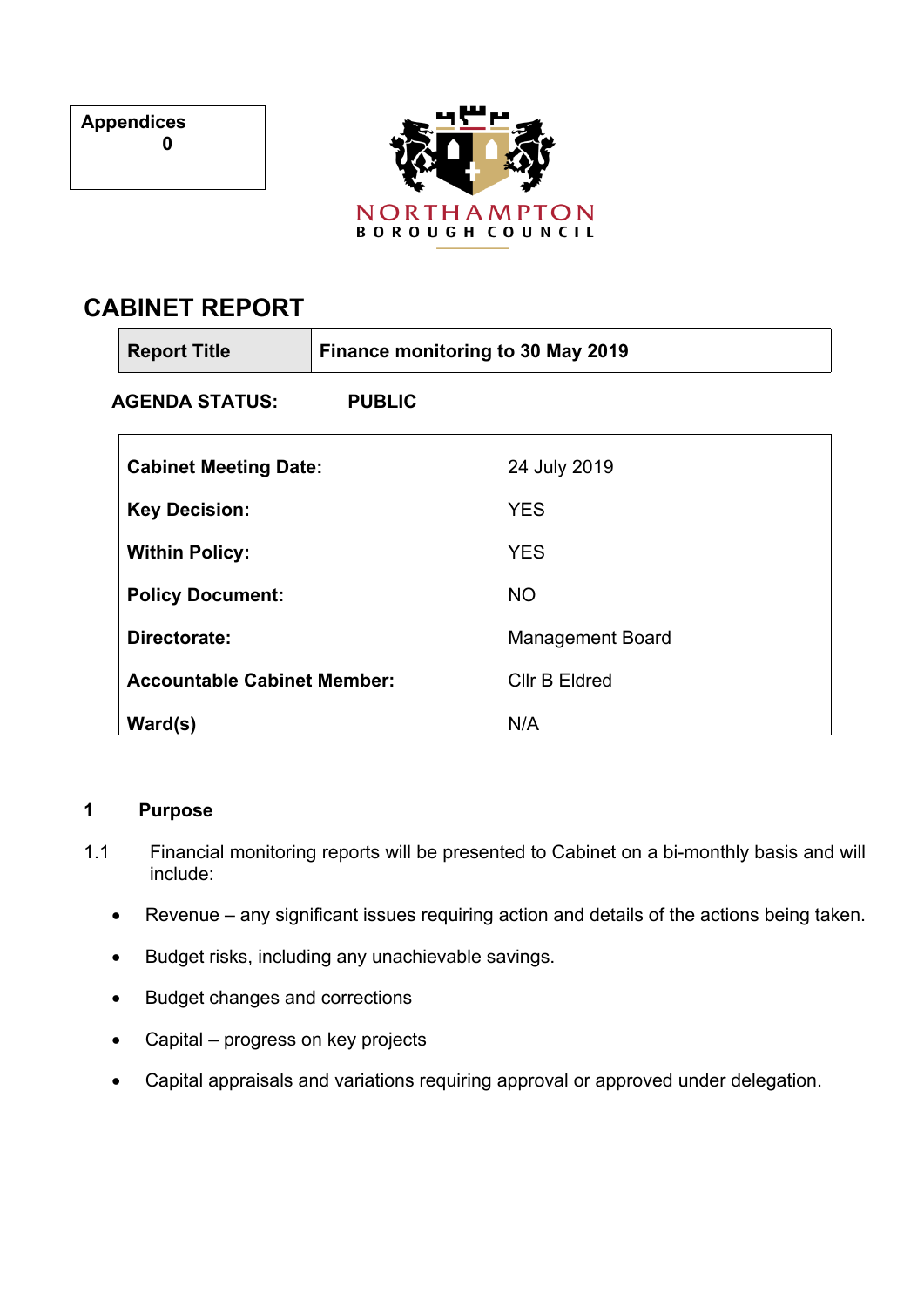#### **2 Recommendations**

2.1 That Cabinet notes the contents of the report and notes that future reports will set out the actions being taken by Corporate Management Board (CMB) to address issues arising and mitigate the risks of overspends.

#### **3 Issues and choices**

#### **3.1 Report background**

3.1.1 This report is the first financial monitoring report of 2019/20 and reports the forecast position as at the end of May 2019, period 2 of the financial year.

# **3.2 Key financial indicators**

|                                      | <b>Variation from budget</b> |                                                              |  |
|--------------------------------------|------------------------------|--------------------------------------------------------------|--|
| <b>Budget area</b>                   | General<br>fund              | <b>Housing</b><br><b>Revenue</b><br><b>Accounts</b><br>(HRA) |  |
|                                      | £m                           | £m                                                           |  |
| Controllable service budgets         | 0.768                        | (0.002)                                                      |  |
| Debt financing and corporate budgets | 0.000                        | 0.000                                                        |  |
| Total                                | 0.768                        | (0.002)                                                      |  |

# **3.3 General fund revenue budget**

- 3.3.1 The overall general fund revenue budget is currently forecasting an overspend of £0.768m. The main pressures which make up this forecast overspend are as follows:
- 3.3.2 The **Economy, Assets and Culture** service area is forecasting an overspend of £0.358m. This overspend is mainly associated with two areas: a shortfall in income from car parking due to new parking charges not being implemented until July (£0.059m) and an overspend in asset management (£0.183m) due to the use of external companies for valuation works and condition surveys, plus some vacant posts being covered by interims/consultants. There are also other, smaller pressures in the service area relating to forecast shortfalls income from markets and other buildings and land.
- 3.3.3 The **Chief Finance Officer** service area is forecasting an overspend of £0.169m. This pressure is in the benefits area and relates to the recovery of housing benefit overpayments from on-going benefits for rent rebates (HRA tenants) and rent allowances (£0.219m) which is offset by a reduction in new overpayment cases (£0.148m). Other pressure is linked to the overall pressure around homelessness and temporary accommodation, which manifests itself in the benefits area due to the higher cost of temporary accommodation leading to a loss of subsidy (£0.101m). There is also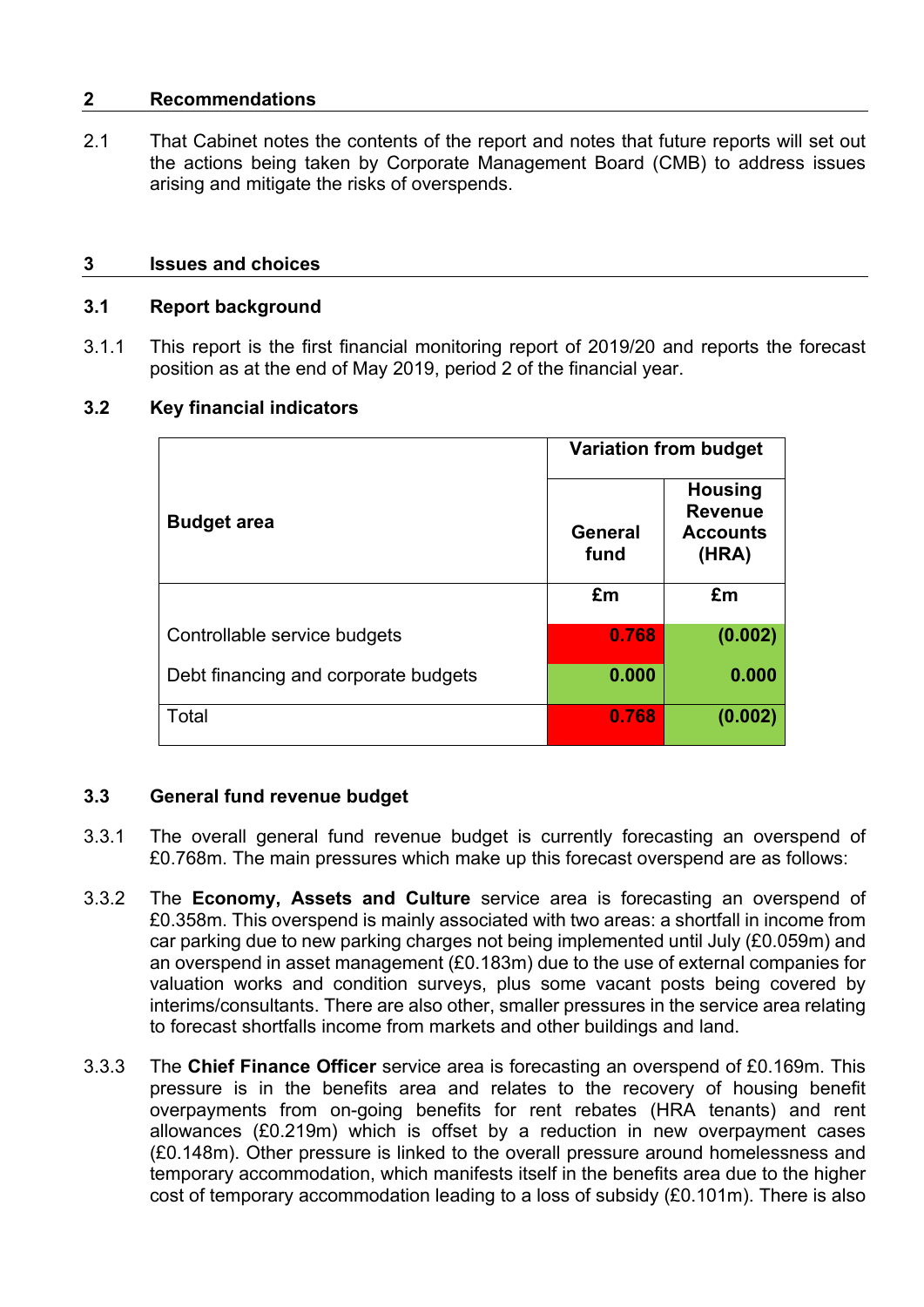a pressure of £0.126m due to additional costs for those in supported and exempt accommodation.

- 3.3.4 The **Housing and Wellbeing** service area is forecasting an overspend of £0.100m. Demand for temporary accommodation (TA) has increased since the approval of the TA action plan in April 19 resulting in a forecast pressure of £0.200m. This increase in demand is prior to the introduction of the TA Implementation Group which now meets fortnightly with the aim of reducing the use and cost of temporary accommodation. Quarterly targets to reduce demand are now in place, and whilst quarter 1 targets are unlikely to be met, it is anticipated that subsequent targets will be achieved. The pressure is partially offset by forecast vacant posts within the Housing Options & Advice service of £0.100m, as the recruitment to the new roles will take time.
- 3.3.5 The **Customers and Communities** service area is forecasting an overspend of £0.119m. This pressure is in the environmental services area and is due to costs coming out of the recycling risk share pay mechanism. These higher costs are caused by prices for recyclable material continuing to fall.
- 3.3.6 There were relatively minor variances forecast in the **Chief Executive** area, the **Borough Secretary** service area, and the **Planning** service area, with a combined pressure of £0.022m. There is currently a nil variance forecast for **debt financing and corporate budgets**.
- 3.3.7 Corporate Management Board (CMB) are actively seeking options and actions to manage and mitigate the impact of the risk of an overspend in 2019/20.

# **3.4 HRA revenue budget**

3.4.1 The HRA revenue budget is currently forecasting a minor underspend of £0.002m.

There is a forecast potential pressure on income (dwelling and non-dwelling rents) of approximately £0.150m. However, this is only based on seven weeks of trend data. Income will continue to be monitored closely and any variances from budget reported accordingly in a timely fashion.

There is a forecast underspend of £0.280m on NPH staffing budgets offset by a housing management recharge of £0.127m.

# **3.5 General fund capital programme**

- 3.5.1 The general fund capital programme is currently forecast to spend up to the latest budget of £21.1m. This includes the carry forwards approved by Cabinet in June.
- 3.5.2 Any further additions to the capital programme, including any strategic property purchases, will be subject to the development of a robust business case. In line with the financial regulations, any proposed additions to the programme greater than £0.25m and/or requiring additional funding from Council resources, will be brought to Cabinet for approval.

# **3.6 HRA capital programme**

3.6.1 The HRA capital programme for 2019/20 totals £73.701m, of which £41.791m is to be managed on behalf of the Council by Northampton Partnership Homes (NPH) through a programme of planned investment and new build development.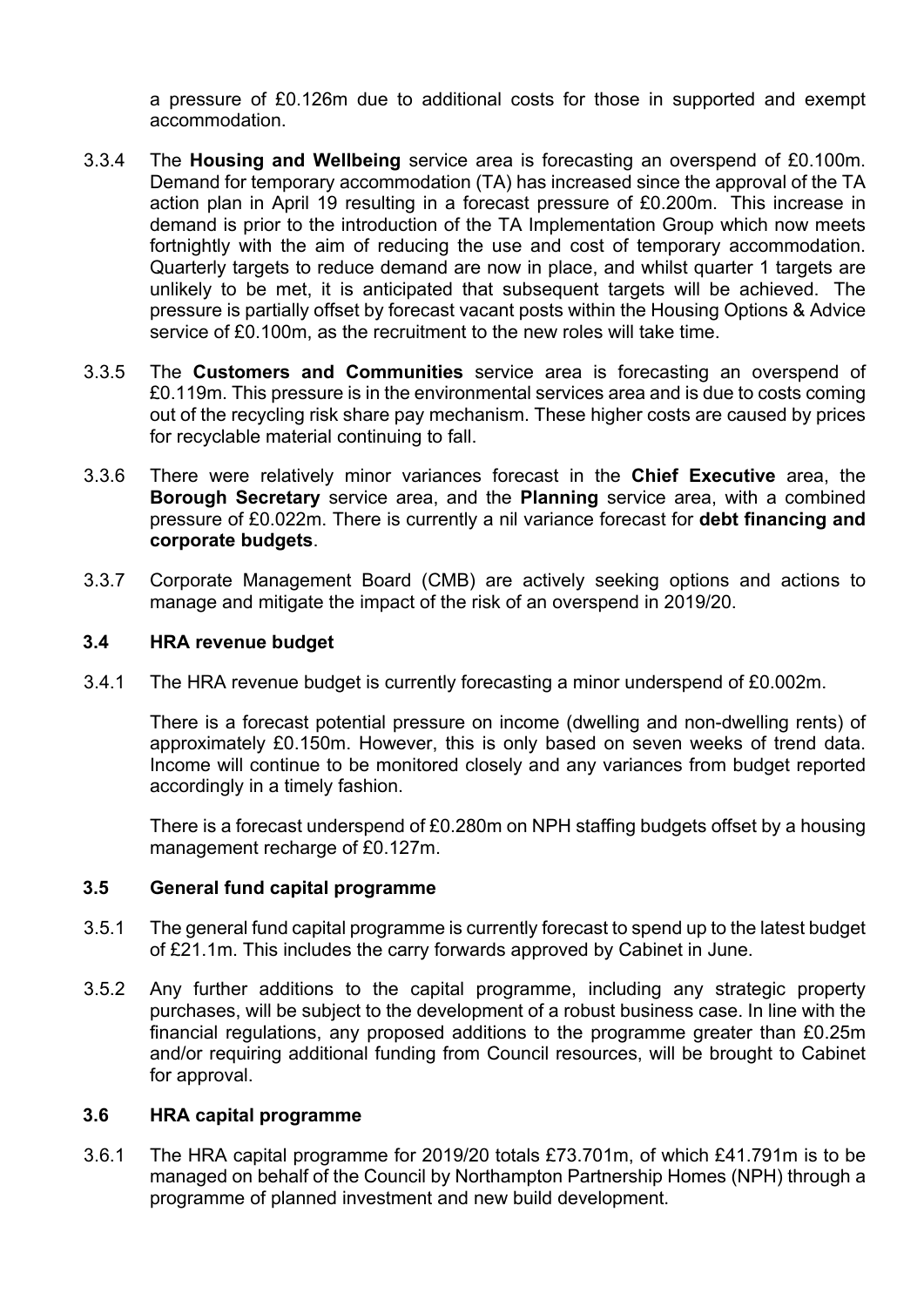The HRA capital programme also includes two items approved by Cabinet on 3 June 2019 consisting of:

- Additional £25m to enable additional HRA capital programme expenditure for 2019/20 funded through borrowing if developer affordable home opportunities become available.
- Additional £6m to enable additional programme expenditure for 2019/20 funded through borrowing to support Northamptonshire County Council led specialist housing schemes.

Currently the HRA capital programme is forecast to be fully spent during 2019/20.

# **3.7 Choices (options)**

3.7.1 Cabinet is asked to note the reported financial position and agree the recommendations. There are no alternative options, other than not to agree the recommendations.

# **4 Implications (including financial)**

# **4.1 Policy**

4.1.1 The Council agreed a balanced budget for the capital programme and revenue budgets for both the general fund and the HRA in February 2019. Delivery of the budget is monitored through the budget monitoring framework.

# **4.2 Resources and risk**

- 4.2.1 This report informs the Cabinet of the forecast outturn positions for capital and revenue, for both the general fund and HRA, as at the end of May 2019. It also highlights the key risks identified to date in delivering those budgets.
- 4.2.2 All schemes included in the capital programme, or put forward for approval, are fully funded, either through borrowing, internal resources or external funding arrangements.

# **4.3 Legal**

4.3.1 There are no direct legal implications arising from this report.

# **4.4 Equality and health**

4.4.1 There are no direct equalities and health implications arising from this report.

# **4.5 Consultees (internal and external)**

4.5.1 Heads of Service, budget managers and Corporate Management Board (CMB) are consulted as part of the budget monitoring process on a monthly basis.

# **4.6 How the proposals deliver priority outcomes**

4.6.1 Regular financial monitoring is a key control mechanism and contributes directly to the priorities of sustaining "effective and prudent financial management" and being "an agile, transparent organisation with good governance".